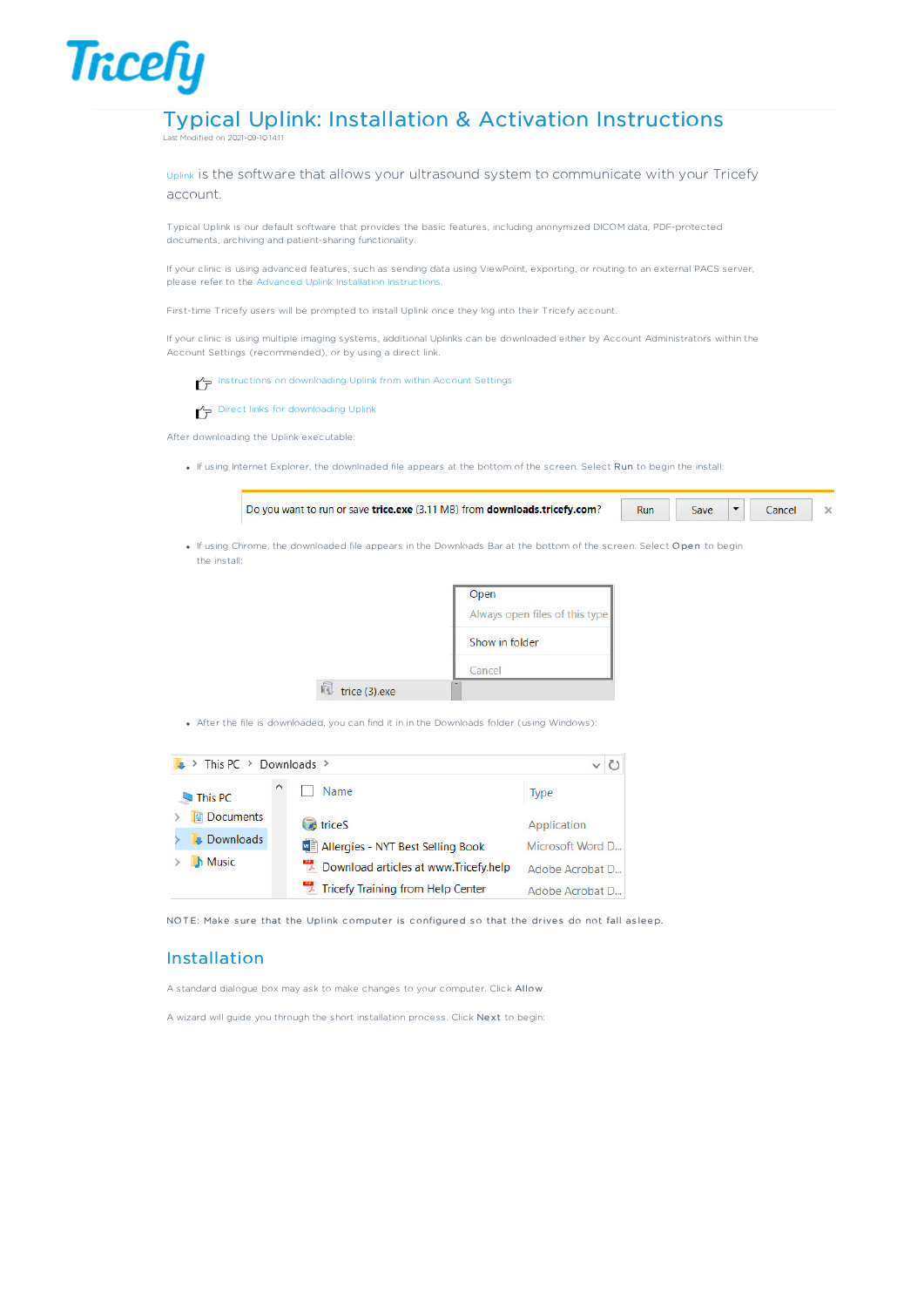

| Standard Tricefy Uplink 3.0 Setup<br>G | ×                                                                                                                                                                                                                                                                                            |
|----------------------------------------|----------------------------------------------------------------------------------------------------------------------------------------------------------------------------------------------------------------------------------------------------------------------------------------------|
|                                        | <b>Welcome to the Standard Tricefy</b><br><b>Uplink 3.0 Setup Wizard</b><br>This wizard will guide you through the installation of Tricefy<br>Uplink.<br>At the end of the installation, there will be two small services<br>that run silently in the background.<br>Click Next to continue. |
|                                        | Cancel<br>Next                                                                                                                                                                                                                                                                               |

Choose to accept the license agreement, followed by Ne xt:

| Standard Tricefy Uplink 3.0 Setup                                                                                                                                                                                                                                                                                   | × |
|---------------------------------------------------------------------------------------------------------------------------------------------------------------------------------------------------------------------------------------------------------------------------------------------------------------------|---|
| License Agreement                                                                                                                                                                                                                                                                                                   |   |
| Please review the license terms before installing Standard Tricefy Uplink 3.0.                                                                                                                                                                                                                                      |   |
| Press Page Down to see the rest of the agreement.                                                                                                                                                                                                                                                                   |   |
| SOFTWARE LICENSE AGREEMENT<br>PLEASE READ THIS LICENSE AGREEMENT VERY CAREFULLY. THIS IS A LEGAL<br>AGREEMENT BETWEEN YOU AND TRICE IMAGING, INC.                                                                                                                                                                   | ^ |
| BY CLICKING ON THE "I ACCEPT" BUTTON AND INSTALLING THE TRICEFY UPLINK<br>SOFTWARE, YOU ARE AGREEING TO BE BOUND BY, AND ARE BECOMING A<br>PARTY TO, THIS AGREEMENT. IF YOU DO NOT AGREE TO THE TERMS OF THIS<br>AGREEMENT, DO NOT CLICK ON THE "I ACCEPT" BUTTON AND DO NOT INSTALL THE<br>TRICEEY I INK SOFTWARE. |   |
| If you accept the terms of the agreement, select the first option below. You must accept the<br>agreement to install Standard Tricefy Uplink 3.0. Click Next to continue.                                                                                                                                           |   |
| (.) I accept the terms of the License Agreement<br>◯ I do not accept the terms of the License Agreement                                                                                                                                                                                                             |   |
| Nullsoft Install System v2.46-7                                                                                                                                                                                                                                                                                     |   |
| $<$ Back<br>Next<br>Cancel                                                                                                                                                                                                                                                                                          |   |

By default, Typical Installation is already selected. There is nothing to do on this screen except select Next again:

| Standard Tricefy Uplink 3.0 Setup<br><b>Begin Tricefy Uplink Installation</b>       |          |      |  | X<br><b>TOMA</b> |
|-------------------------------------------------------------------------------------|----------|------|--|------------------|
| Tricefy Uplink Installation Type<br>● Typical Installation<br>Advanced Installation |          |      |  |                  |
| Nullsoft Install System v2.46-7 -                                                   | $<$ Back | Next |  | Cancel           |

The next screen contains a single text box with a number. This number is called a Port, and it specifies where the ultrasound system should deliver studies (like a mail box). By default, this number will be 104. If another application is using Port 104 (to communicate with your computer about something else), this number will be 105.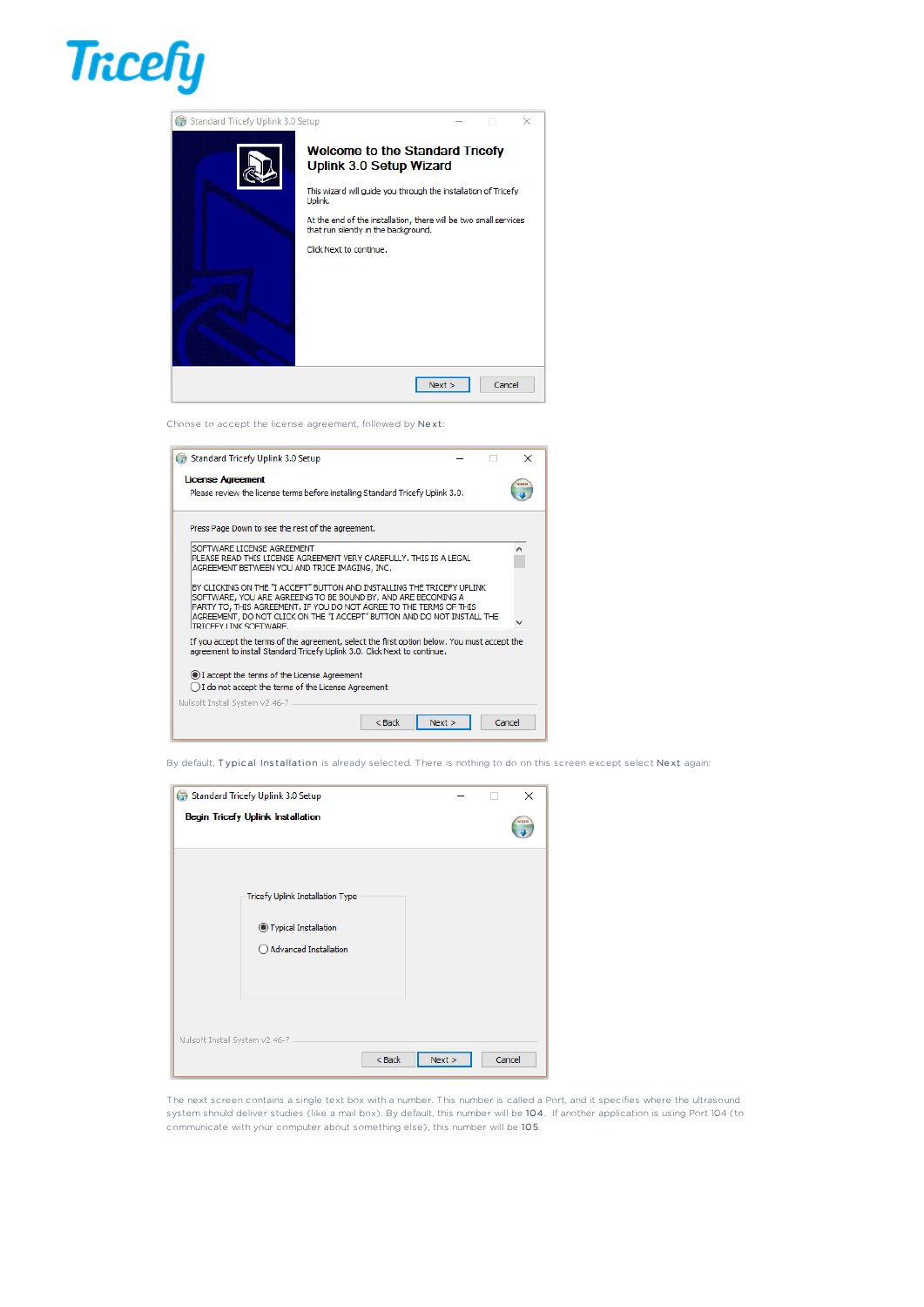

| Standard Tricefy Uplink 3.0 Setup                             | ×                             |
|---------------------------------------------------------------|-------------------------------|
| <b>Configure Tricefy Uplink</b><br>Sending and Receiving Data | <b>Work 6</b>                 |
| Send Data to Tricefy using:<br><b>O</b> DICOM Only            |                               |
| <b>DICOM Port:</b><br>104                                     | Tricefy-Only Computer         |
| Nullsoft Install System v2.46-7 -                             | $<$ Back<br>Cancel<br>Install |

Check the Tricefy-Only Computer box if this computer is intended specifically for Uplink. If this computer is used for other things, it is recommended to leave the box unchecked.

The only thing left to do is click Install.

The software installs in less than a minute.

When it's complete, we will see a dialog box showing us the Port (the same one we saw on the screen above), and the IP address of your computer. .

| Tricefy Uplink 2.0 Setup                                          |  |
|-------------------------------------------------------------------|--|
| Your Uplink services will use port 104 (IP Address: 10.173.49.49) |  |
|                                                                   |  |

These two pieces of information tell the ultrasound system where to send data so that Uplink can deliver it to Tricefy.



Simply click OK to close the window.

## Activation

Immediately after installation, a browser window displays to activate the new Uplink. If not already logged into Tricefy, a login window will display first.